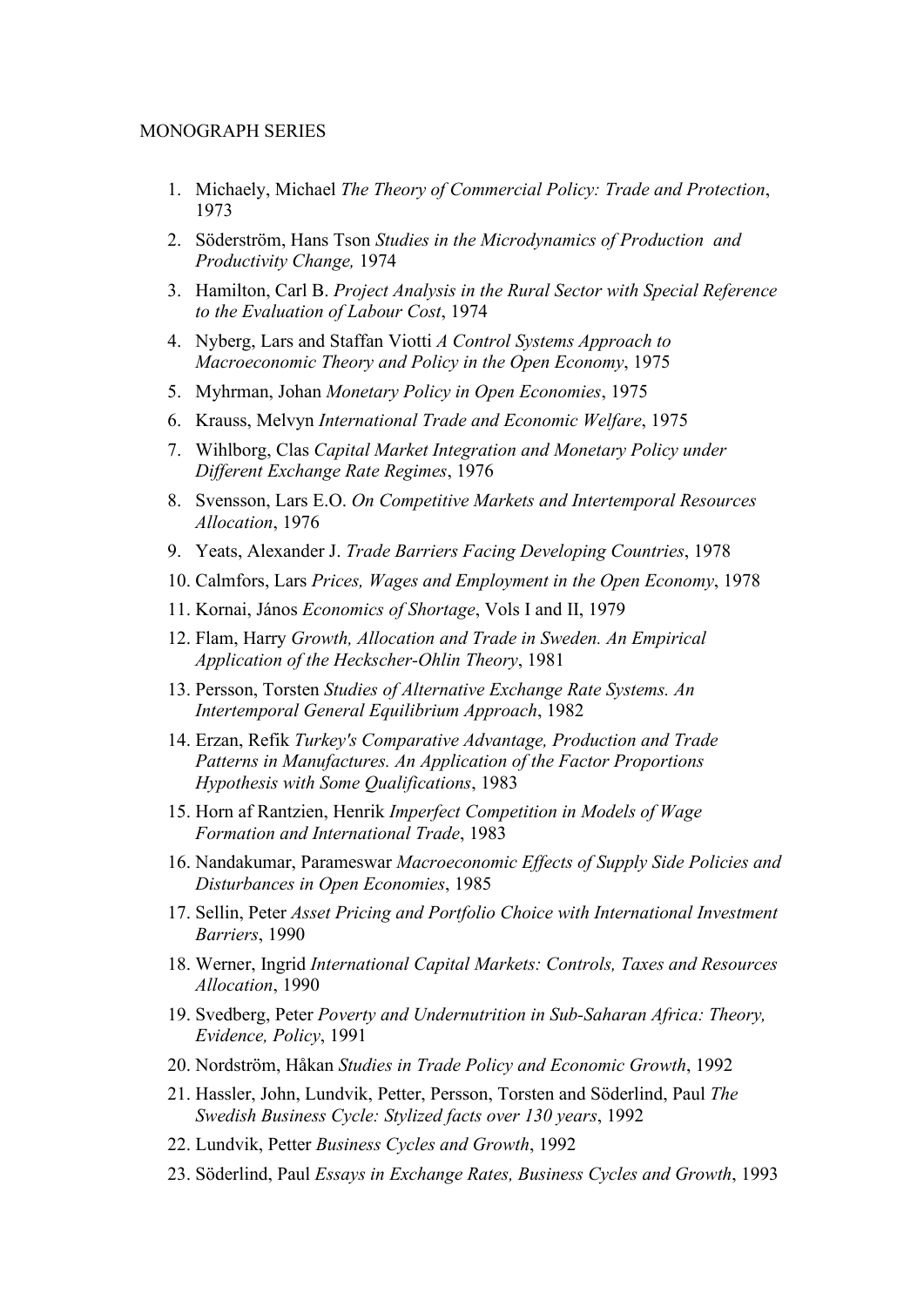- 24. Hassler, John A.A. *Effects of Variations in Risk on Demand and Measures of Business Cycle Comovements*, 1994
- 25. Daltung, Sonja *Risk, Efficiency, and Regulation of Banks*, 1994
- 26. Lindberg, Hans *Exchange Rates: Target Zones, Interventions and Regime Collapses*, 1994
- 27. Stennek, Johan *Essays on Information-Processing and Competition*, 1994
- 28. Jonsson, Gunnar *Institutions and Incentives in Monetary and Fiscal Policy*, 1995
- 29. Dahlquist, Magnus *Essays on the Term Structure of Interest Rates and Monetary Policy*, 1995
- 30. Svensson, Jakob *Political Economy and Macroeconomics: On Foreign Aid and Development*, 1996
- 31. Blix, Mårten *Rational Expectations and Regime Shifts in Macroeconometrics*, 1997
- 32. Lagerlöf, Nils-Petter *Intergenerational Transfers and Altruism*, 1997
- 33. Klein, Paul *Papers on the Macroeconomics of Fiscal Policy*, 1997
- 34. Jonsson, Magnus *Studies in Business Cycles*, 1997
- 35. Persson, Lars *Asset Ownership in Imperfectly Competitive Markets*, 1998
- 36. Persson, Joakim *Essays on Economic Growth*, 1998
- 37. Domeij, David *Essays on Optimal Taxation and Indeterminacy*, 1998
- 38. Flodén, Martin *Essays on Dynamic Macroeconomics*, 1999
- 39. Tangerås, Thomas *Essays in Economics and Politics: Regulation, Elections and International Conflict*, 2000
- 40. Lidbom, Per Pettersson *Elections, Party Politics and Economic Policy*, 2000
- 41. Vestin, David *Essays on Monetary Policy*, 2001
- 42. Olofsgård, Anders *Essays on Interregional and International Political Economics*, 2001
- 43. Johansson, Åsa *Essays on Macroeconomic Fluctuations and Nominal Wage Rigidity*, 2002
- 44. Groth, Charlotta *Topics on Monetary Policy*, 2002
- 45. Gancia, Gino A. *Essays on Growth, Trade and Inequality*, 2003
- 46. Harstad, Bård *Organizing Cooperation: Bargaining, Voting and Control*, 2003
- 47. Kohlscheen, Emanuel *Essays on Debts and Constitutions*, 2004
- 48. Olovsson, Conny *Essays on Dynamic Macroeconomics*, 2004
- 49. Stavlöt, Ulrika *Essays on Culture and Trade*, 2005
- 50. Herzing, Mathias *Essays on Uncertainty and Escape in Trade Agreements*, 2005
- 51. Bonfiglioli, Alessandra *Essays on Financial Markets and Macroeconomics*, 2005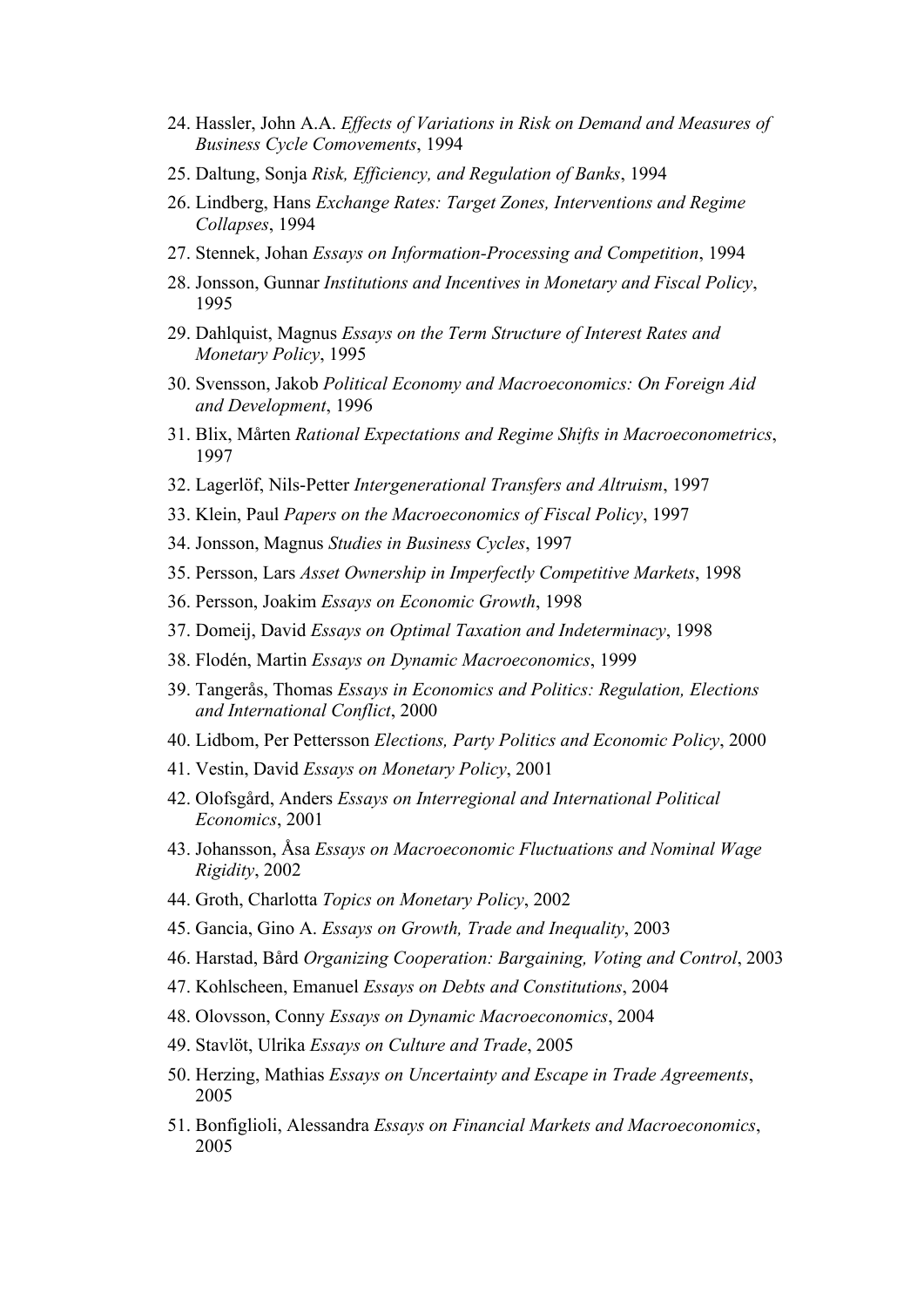- 52. Pienaar, Natalie *Economic Applications of Product Quality Regulation in WTO Trade Agreements,* 2005
- 53. Song, Zheng *Essays on Dynamic Political Economy*, 2005
- 54. Eisensee, Thomas *Essays on Public Finance: Retirement Behavior and Disaster Relief*, 2005
- 55. Favara, Giovanni *Credit and Finance in the Macroeconomy*, 2006
- 56. Björkman, Martina *Essays on Empirical Development Economics: Education, Health and Gender*, 2006
- 57. Larsson, Anna *Real Effects of Monetary Regimes*, 2007
- 58. Prado, Jr., Jose Mauricio *Essays on Public Macroeconomic Policy*, 2007
- 59. Tonin, Mirco *Essays on Labor Market Structures and Policies*, 2007
- 60. Queijo von Heideken, Virginia *Essays on Monetary Policy and Asset Markets*, 2007
- 61. Finocchiaro, Daria *Essays on Macroeconomics*, 2007
- 62. Waisman, Gisela *Essays on Discrimination and Corruption*, 2008
- 63. Holte, Martin Bech *Essays on Incentives and Leadership*, 2008
- 64. Damsgaard, Erika Färnstrand *Essays on Technological Choice and Spillovers,* 2008
- 65. Fredriksson, Anders *Bureaucracy, Informality and Taxation: Essays in Development Economics and Public Finance,* 2009
- 66. Folke, Olle, *[Parties, Power and Patronage](http://www.iies.su.se/content/1/c6/04/52/92/66.pdf)*, 2010
- 67. Drott, David Yanagizawa, *[Information, Markets and Conflict](http://www.iies.su.se/content/1/c6/04/52/92/67DYD.pdf)*, 2010
- 68. Meyersson, Erik, *[Religion, Politics, and Development](http://www.iies.su.se/content/1/c6/04/52/92/68EM.pdf)*, 2010
- 69. Klingelhofer, Jan, *[Models of Electoral Competition,](http://www.iies.su.se/content/1/c6/04/52/92/69JK.pdf)* 2010
- 70. Perrotta, Maria Carmela, *[Aid, Education and Development](http://www.iies.su.se/content/1/c6/04/52/92/70.pdf)*, 2010
- 71. Caldara, Dario, *[Essays on Empirical Macroeconomics](http://www.iies.su.se/content/1/c6/04/52/92/71.pdf)*, 2011
- 72. Mueller, Andreas, *[Business Cycles, Unemployment and Job Search](http://www.iies.su.se/content/1/c6/04/52/92/72.pdf)*, 2011
- 73. von Below, David, *[Essays in Climate and Labour Economics](http://www.iies.su.se/content/1/c6/04/52/92/73.pdf)*, 2011
- 74. Gars, Johan, *Essays on the Microeconomics of Climate Change*, 2012
- 75. Spiro, Daniel, *Some Aspects of Resource and Behavioral Economics*, 2012
- 76. Ge, Jinfeng, *Essays on Macroeconomics and Political Economy*, 2012
- 77. Li, Yinan, *Institutions, Political Cycles and Corruption*, 2012
- 78. Håkanson, Christina, *Changes in Workplaces and Careers*, 2013
- 79. Qin, Bei, *Essays on Empirical Development and Political Economics*, 2013
- 80. Jia, Ruixue, *Essays on the Political Economics of China's Development*, 2013
- 81. Campa, Pamela, *Media Influence on Pollution and Gender Equality*, 2013
- 82. Seim, David, *Essays on Public, Political and Labor Economics*, 2013
- 83. Shifa, Abdulaziz B., *Essays on Growth, Political Economy and Development*, 2013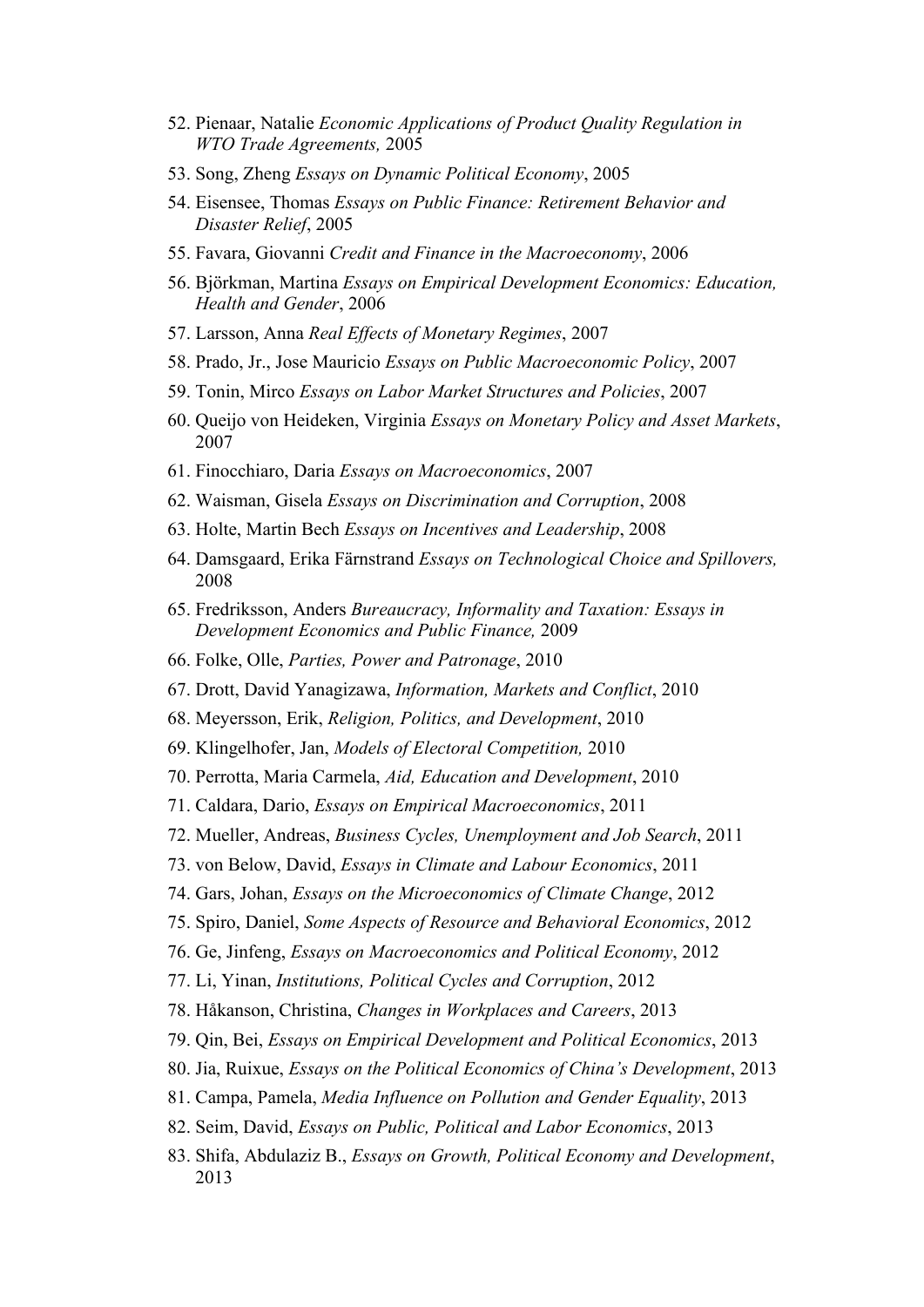- 84. Panetti, Ettore, *Essays on the Economics of Banks and Markets*, 2013
- 85. Schmitt, Alex, *Beyond Pigou: Climate Change Mitigation, Policy Making and Decisions*, 2014
- 86. Rogall, Thorsten, *The Economics of Genocide and War*, 2015
- 87. Baltrunaite, Audinga, *Political Economics of Special Interests and Gender*, 2016
- 88. Harbo Hansen, Niels-Jakob, *Jobs, Unemployment, and Macroeconomic Transmission*, 2016
- 89. Stryjan, Miri, *Essays on Development Policy and the Political Economy of Conflict*, 2016
- 90. Karadja, Mounir, *On the Economics and Politics of Mobility*, 2016
- 91. Kitamura, Shuhei, *Land, Power and Technology, Essays on Political Economy and Historical Development*, 2016
- 92. Malmberg, Hannes, *Human Capital in Development Accounting and Other Essays in Economics*, 2017
- 93. Öberg, Erik, *On Money and Consumption*, 2017
- 94. Lane, Nathaniel, *States of Development: Essays on the Political Economy of Development in Asia*, 2017
- 95. Prawitz, Erik, *On the Move: Essays on the Economic and Political Development of Sweden*, 2017
- 96. Iwanowsky, Mathias, *Essays in Development and Political Economics*, 2018
- 97. Dehdari, Sirus Håfström, *Radical Right, Identity, and Retaliation*, 2018
- 98. Harmenberg, Karl, *Essays on Income Risk and Inequality*, 2018
- 99. Kilström, Matilda, *Household's Responses to Policy in Labor and Credit Markets*, 2018
- 100.Meriläinen, Jaakko, *Essays in Political Economics*, 2019
- 101.Sigurdsson, Jósef, *Essays on Labor Supply and Adjustment Frictions*, 2019
- 102.Cocciolo, Serena, *Participatory Governance and Public Service Provision*, 2019
- 103.Mitrunen, Matti, *Essays on the Political Economy of Development*, 2019
- 104.Olsson, Jonna, *Work, Wealth, and Well-being: Essays in Macroeconomics*, 2019
- 105.Darougheh, Saman, *Search and Mismatch*, 2019
- 106.Van Vlokhoven, Has, *On the Cost of Capital, Profits and the Diffusion of Ideas*, 2020
- 107.Foltyn, Richard, *Essays in Macroeconomics and Household Finance*, 2020
- 108.Lerva, Benedetta, *Worms, Farms and Schools: Three Essays on Investment Choices in Uganda*, 2020
- 109.Kragh-Sørensen, Kasper, *On Housing, Mortgages and Taxation*, 2020
- 110.Karlman, Markus, *Essays on Housing: Tax Treatment, Prices, and Economic Implications*, 2020